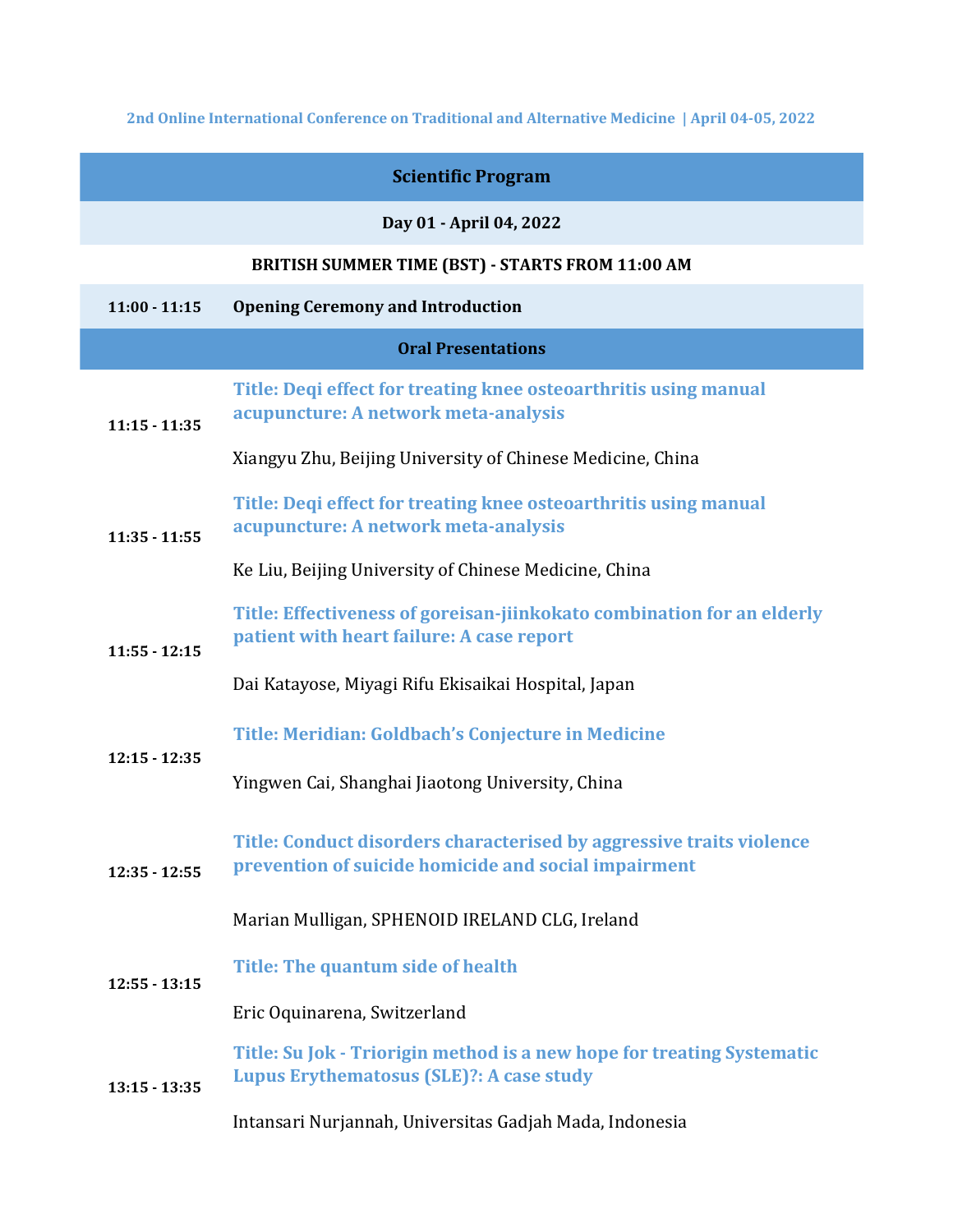| $13:35 - 13:55$                                   | Title: A comparative study on the effect of solvents extraction on<br>phytochemical profile and biological activities of two Ocimum species                                     |  |
|---------------------------------------------------|---------------------------------------------------------------------------------------------------------------------------------------------------------------------------------|--|
|                                                   | Amita Kumari, Shoolini University, Solan, India                                                                                                                                 |  |
| $13:55 - 14:15$                                   | Title: Determination antioxidant activities and GC-MS Phytochemical<br>analysis and of partially purified fractions of ethanolic extract of Senna<br><i>occidentalis</i> leaves |  |
|                                                   | Yakubu, Ojochenemi Ejeh, Federal University Wukari, Nigeria                                                                                                                     |  |
| $14:15 - 14:35$                                   | Title: Biomedicines in homeopathic form protect environment, health<br>and development by controlling pathogens                                                                 |  |
|                                                   | Subhas Chandra Datta, VisvaBharati University, West Bengal, India                                                                                                               |  |
| <b>Poster Presentations</b>                       |                                                                                                                                                                                 |  |
| $14:35 - 15:50$                                   | Title: Traditional Chinese Medicine in the treatment of Polyneuropathy -<br>A pilot study                                                                                       |  |
|                                                   | Sandra Schink, Naturheilverfahren und Komplementärmedizin, Germany                                                                                                              |  |
| $15:50 - 16:05$                                   | Title: Exploring diverse career paths and recommendations for<br>celebrating chiropractic day 2021: A narrative inquiry                                                         |  |
|                                                   | Valerie Johnson, VA Greater Los Angeles Healthcare System, USA                                                                                                                  |  |
| <b>End of Day 1 Sessions and Closing Ceremony</b> |                                                                                                                                                                                 |  |
|                                                   |                                                                                                                                                                                 |  |
| Day 02 - April 05, 2022                           |                                                                                                                                                                                 |  |
|                                                   | BRITISH SUMMER TIME (BST) - STARTS FROM 11:00 AM                                                                                                                                |  |
|                                                   | <b>Poster Presentations</b>                                                                                                                                                     |  |

**Title: Exploring the clinical significance of Yinqiao powder based on the compatibility of Chinese herbal formulas 11:00 - 11:15**

Yueyu Zhang, Hubei University of traditional Chinese Medicine, China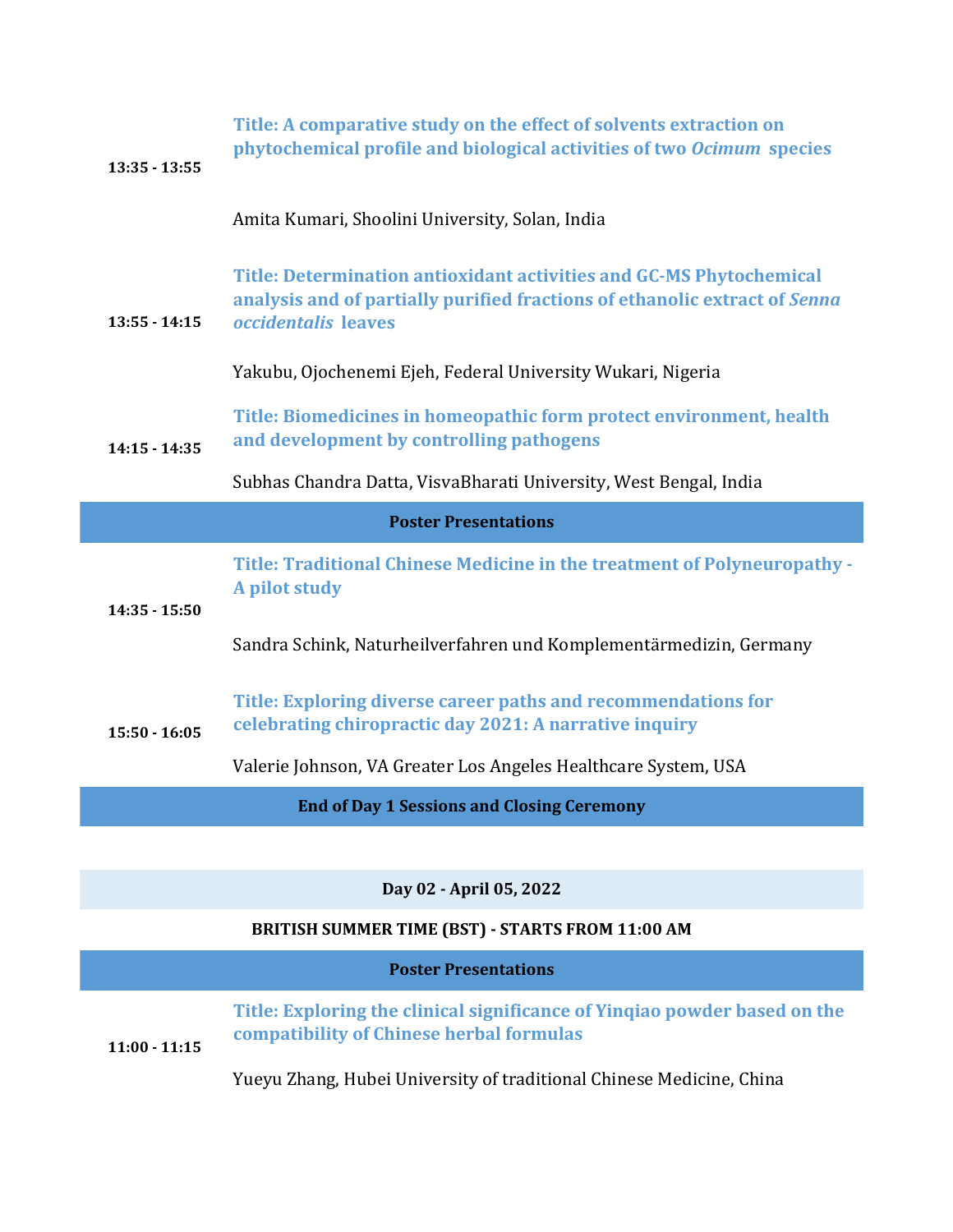| $11:15 - 11:30$                                                             | Title: Comparison of mechanisms and efficacies of five herbal<br>compounds for improving blood circulation and removing blood stasis                                        |  |
|-----------------------------------------------------------------------------|-----------------------------------------------------------------------------------------------------------------------------------------------------------------------------|--|
|                                                                             | Jinxia Li, Hunan University of Chinese Medicine, China                                                                                                                      |  |
| <b>Oral Presentations</b>                                                   |                                                                                                                                                                             |  |
| $11:30 - 11:50$                                                             | Title: Hormetic effect of PM2.5 from moxa smoke                                                                                                                             |  |
|                                                                             | Huang Jian, China                                                                                                                                                           |  |
| $11:50 - 12:10$                                                             | Title: Traditional and indigenous herbal plants used for dysmenorrhea<br>among south african rural women                                                                    |  |
|                                                                             | Melitah Molatelo Rasweswe, South Africa                                                                                                                                     |  |
| $12:10 - 12:30$                                                             | Title: Ayurvedic visha hara (antitoxic) chikitsa in recurrent dyshidrotic<br>eczema skin disease: A case report                                                             |  |
|                                                                             | Ravi Dhaliya, Babe Ke Ayurvedic Medical College, India                                                                                                                      |  |
| $12:30 - 12:50$                                                             | Title: Antifungal potential of Colchicum luteum medicinal plant of<br>Kashmir Himalaya and determination of colchicine content using HPLC<br>for application as a fungicide |  |
|                                                                             | Rauoof Ahmad Rather, Sher-e-Kashmir University of Agricultural Sciences and<br>Technology, Srinagar, India                                                                  |  |
| $12:50 - 13:10$                                                             | Title: Biochemical evaluation of Gymnema Sylvestre for antidiabetic<br>metabolite content via High Performance Liquid Chromatographic<br><b>Method</b>                      |  |
|                                                                             | Rohini M R, ICAR-Indian Institute of Horticultural Research, Bengaluru, India                                                                                               |  |
| $13:10 - 13:30$                                                             | Title: See One, Do One, Teach One: Yoga for Schools, Individuals, and<br><b>Group Practice</b>                                                                              |  |
|                                                                             | Aleema Sabur Zakers, USA                                                                                                                                                    |  |
| <b>End of Day 2 Sessions, Closing Ceremony and Certificate Felicitation</b> |                                                                                                                                                                             |  |